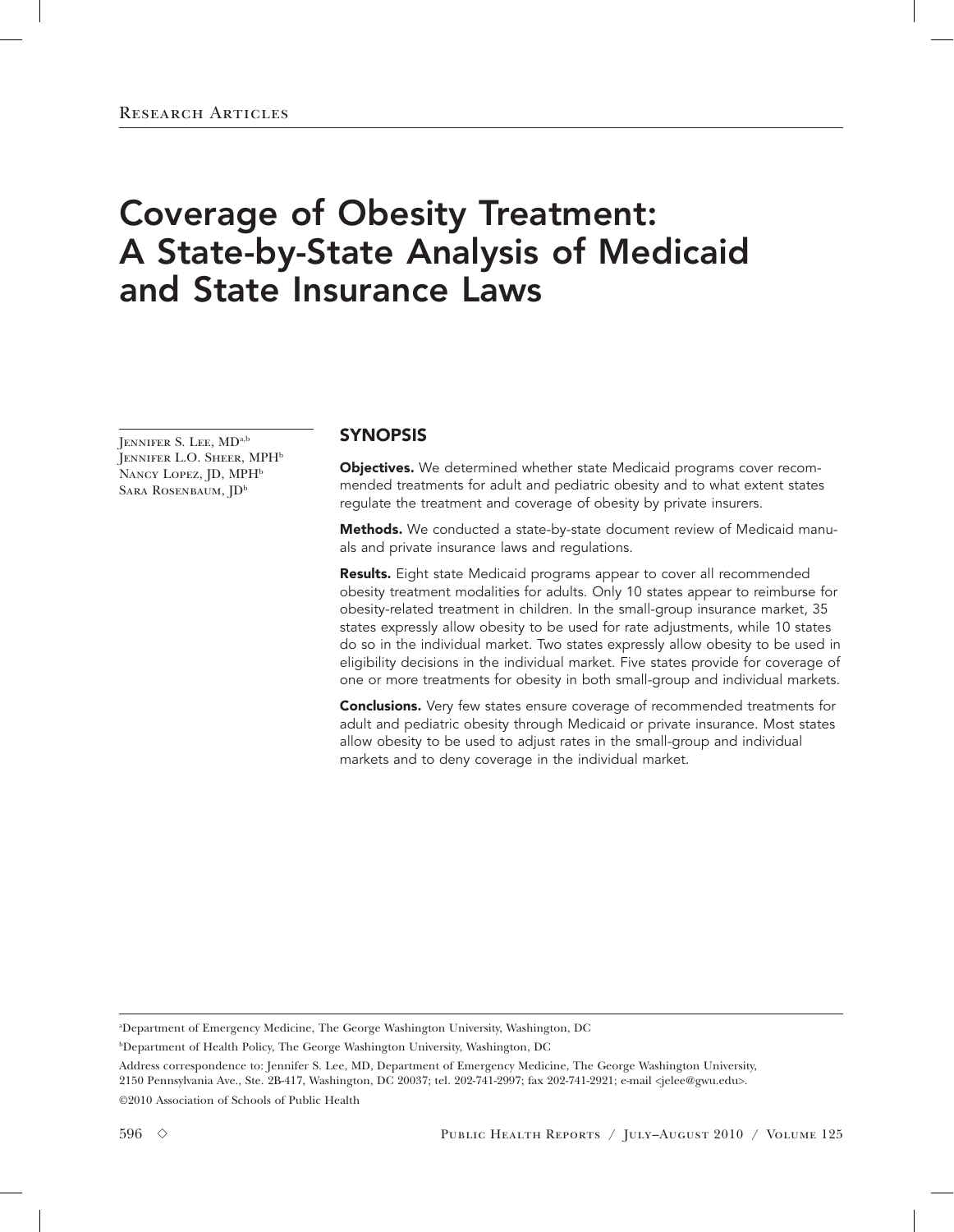Obesity is one of the most challenging public health problems we face as a nation. More than 32% of American adults are obese and more than 17% of children and adolescents are overweight.1 Obese individuals are more likely than normal-weight individuals to develop hypertension, heart disease, diabetes, and stroke, among other diseases. $2-8$  The increasing prevalence of obesity and its significant health consequences are straining our health-care system. In 2000, the total cost of obesity in the United States was an estimated \$117 billion—\$61 billion in direct costs and \$56 billion in indirect costs.<sup>9,10</sup>

Through Medicare and Medicaid, federal and state governments finance approximately half of direct medical expenditures attributable to overweight and obesity in the U.S.<sup>11</sup> Medicaid enrollees have the highest prevalence of obesity compared with those who are uninsured, privately insured, or in Medicare. As a result, 11% of U.S. adult Medicaid expenditures are spent on treating obesity-related medical conditions.12

In response to increasing obesity rates and the concomitant economic and health challenges these rates impose, states have responded in a variety of ways. Some have enacted tax laws that create incentives for healthy behaviors or penalize unhealthy habits.<sup>13</sup> Some states have targeted competitive foods in schools and created new physical education and fitness requirements. Local and state governments have utilized planning, zoning, and transportation policies to promote healthier lifestyles. But few studies have examined state policy with regard to public or private insurance coverage of health-care services for obesity itself.

Currently, there are no known statutes or regulations to preclude states from covering treatment for obesity through Medicaid or private insurance. In fact, in 2004, the Centers for Medicare and Medicaid Services (CMS) removed language from the Medicare Coverage Issues Manual stating obesity was not an illness.14 And research has demonstrated that under Medicaid, eligible children already have coverage for comprehensive obesity services through the Early and Periodic Screening, Diagnostic, and Treatment (EPSDT) program.15

EPSDT program benefits include complete periodic and as-needed assessments of children's health and development from birth to age 21. The examinations include regular assessments of nutritional status, such as height and weight measurements, and questions about dietary practices.16 For children identified with a health condition, states must arrange for all medically necessary treatments falling within federally covered service classes. Obesity assessment and treatment can be understood to fall in these covered categories. However, while eligible children are entitled to obesity assessment and treatment under EPSDT program regulations, it is not clear whether states are actually covering necessary services.

It was hoped that the 2004 CMS policy reversal would open the door to public and private coverage expansions of evidence-based obesity-related treatments. While more studies are needed to determine which therapies for obesity are most effective, treatment guidelines from the National Heart, Lung, and Blood Institute and other professional organizations concur in supporting specific multidisciplinary approaches to treatment of obesity.<sup>17-21</sup> Despite these recommendations, public and private insurance coverage for treatment of obesity as a primary disease still appears very limited.

Most coverage expansions thus far have focused on bariatric surgery. CMS expanded coverage of bariatric surgery for Medicare beneficiaries who are morbidly obese, but beneficiaries must have a comorbid condition, such as hypertension, coronary artery disease, osteoarthritis, or type 2 diabetes.<sup>22</sup> Some private insurers will also cover bariatric surgery on a limited basis.23

Few studies have evaluated public and private insurance coverage of primary obesity treatment, especially at the state level. In this study, we examined how states use their lawmaking and regulatory authority to respond to the problem of obesity. We conducted a state-by-state analysis of (*1*) Medicaid and EPSDT program coverage and payment practices for adult and pediatric obesity assessment and treatment, (*2*) the extent to which states prohibit or regulate insurers' medical underwriting or eligibility exclusion of obesity, and (*3*) the extent to which state insurance laws address coverage of obesity treatment. In previous studies of insurance coverage for obesity treatment, researchers utilized surveys to collect data from private insurers and state Medicaid programs. Our analysis is based on an extensive document and legal review of state laws, regulations, and provider guidance.

# **METHODS**

#### **Medicaid and EPSDT program analysis**

We reviewed current evidence-based guidelines for adult and pediatric obesity assessment and treatment.<sup>17-21</sup> We selected the following interventions for analysis of Medicaid coverage and payment practices for adults with obesity: nutritional assessment/counseling, drug therapy, and bariatric surgery. For children, based on current guidelines, we focused our search on coverage and reimbursement of nutrition and behavioral therapies.

Based on current treatment recommendations,

Public Health Reports / July–August 2010 / Volume 125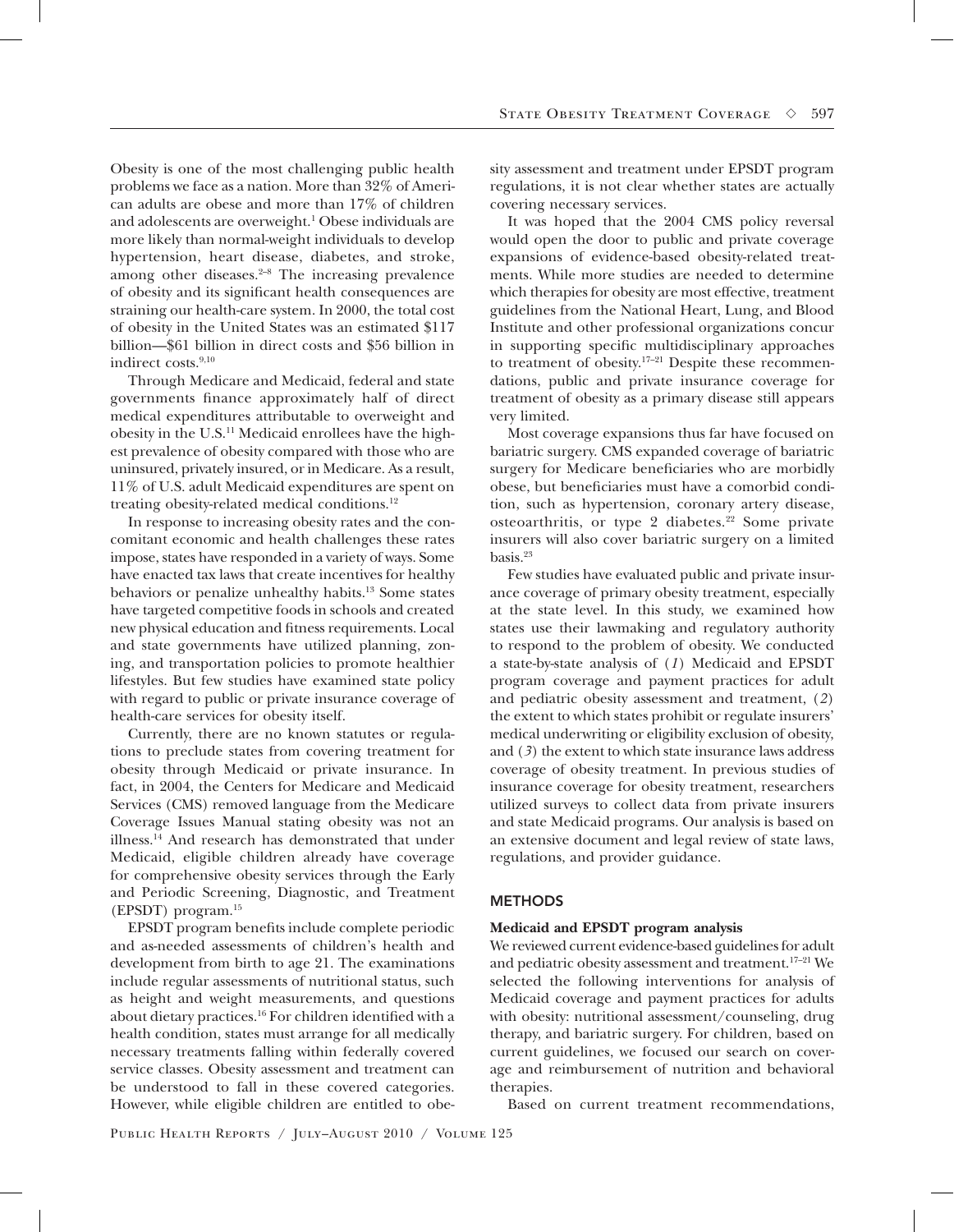specific national medical service billing Current Procedural Terminology (CPT®) codes for obesity assessment and treatment were selected (Figure 1). These codes would most likely be used in billing for the nutritional, behavioral, and surgical therapies that comprise the bulk of treatment approaches for obesity.<sup>24,25</sup>

For each state, we reviewed Medicaid provider manuals, EPSDT program manuals, codes and regulations, and fee schedules publicly available from state websites. We limited our search to Medicaid fee-for-service documents and excluded managed care service contracts from our search.26

 We reviewed provider manuals for (*1*) provider guidance for the assessment and treatment of obesity, (*2*) coverage and reimbursement of specific obesityrelated treatments, and (*3*) explicit exclusions of obesity-related assessment or treatment. Key word

searches within these documents included obesity, weight, weight gain, morbid obesity, gastric bypass, Roux-en-Y, orlistat, sibutramine, exenatide, pramlintide, rimonabant, gastroplasty, gastric adjustable band, nutrition, diet, and nutritional services.

We also searched state fee schedules for the selected CPT codes and noted which codes were associated with a reimbursement value. Results from our document review were compiled to grade each state based on whether their Medicaid documents provided strong evidence, inconclusive evidence, or specific restrictions of provider reimbursement for obesity-related treatments.

#### **State insurance law analysis**

We reviewed state laws and regulations for private insurance in both the individual and small-group

| CPT/HCPCS-II code <sup>a</sup> | Code description                                                                                                                                                 | Obesity-related service                                                     |
|--------------------------------|------------------------------------------------------------------------------------------------------------------------------------------------------------------|-----------------------------------------------------------------------------|
| 96150-96155                    | Health and behavior assessments (health-focused clinical<br>interview, behavior observations, psychophysiological<br>monitoring, health-oriented questionnaires) | Health and behavioral intervention/<br>counseling                           |
| 99401-99404<br>99411-99412     | Counseling and/or risk factor reduction intervention<br>(individual or group)                                                                                    | Obesity prevention counseling                                               |
| 97802-97804 and/or<br>S9470    | Medical nutritional therapy (individual or group): nutritional<br>assessment and intervention by non-physician provider                                          | Nutritional counseling                                                      |
| 98960-98962                    | Education and training for patient self-management,<br>by non-physician                                                                                          | Counseling for individuals or groups<br>of patients with symptoms/illnesses |
| 99078                          | Miscellaneous services: physician educational services to<br>patients in group setting                                                                           | Group counseling for patients with<br>symptoms/illnesses                    |
| S0315-S0316                    | Health education disease management program: initial<br>and follow-up assessments                                                                                | Health education                                                            |
| S9445-S9446                    | Patient education, not otherwise specified<br>Non-physician provider, individual or group                                                                        | Health education                                                            |
| S9449                          | Weight management class, non-physician provider                                                                                                                  | Weight management class                                                     |
| S9451                          | Exercise class, non-physician provider, per session                                                                                                              | Exercise class                                                              |
| S9452                          | Nutrition class, non-physician provider                                                                                                                          | Nutrition class                                                             |
| 43644-43645                    | Laparoscopy, surgical, gastric restrictive procedure<br>with gastric bypass                                                                                      | Bariatric surgery                                                           |
| 43770-43774                    | Laparoscopy, surgical, gastric restrictive procedure<br>involving adjustable gastric band                                                                        |                                                                             |
| 43842-43843                    | Gastric restrictive procedure, without gastric bypass,<br>for morbid obesity                                                                                     |                                                                             |
| 43845                          | Gastric restrictive procedure with partial gastrectomy                                                                                                           |                                                                             |
| 43846-43847                    | Gastric restrictive procedure, with gastric bypass, for morbid<br>obesity                                                                                        |                                                                             |
| 43848                          | Revision, open, of gastric restrictive procedure                                                                                                                 |                                                                             |

Figure 1. Selected billing codes used for obesity assessment and management

a The CPT code set, maintained by the American Medical Association, is used by providers to bill for medical services and procedures. HCPCS Level II codes are used for products, supplies, and services not included in the CPT codes.

CPT = Current Procedural Terminology

HCPCS = Health Care Financing Administration Common Procedure Coding Systems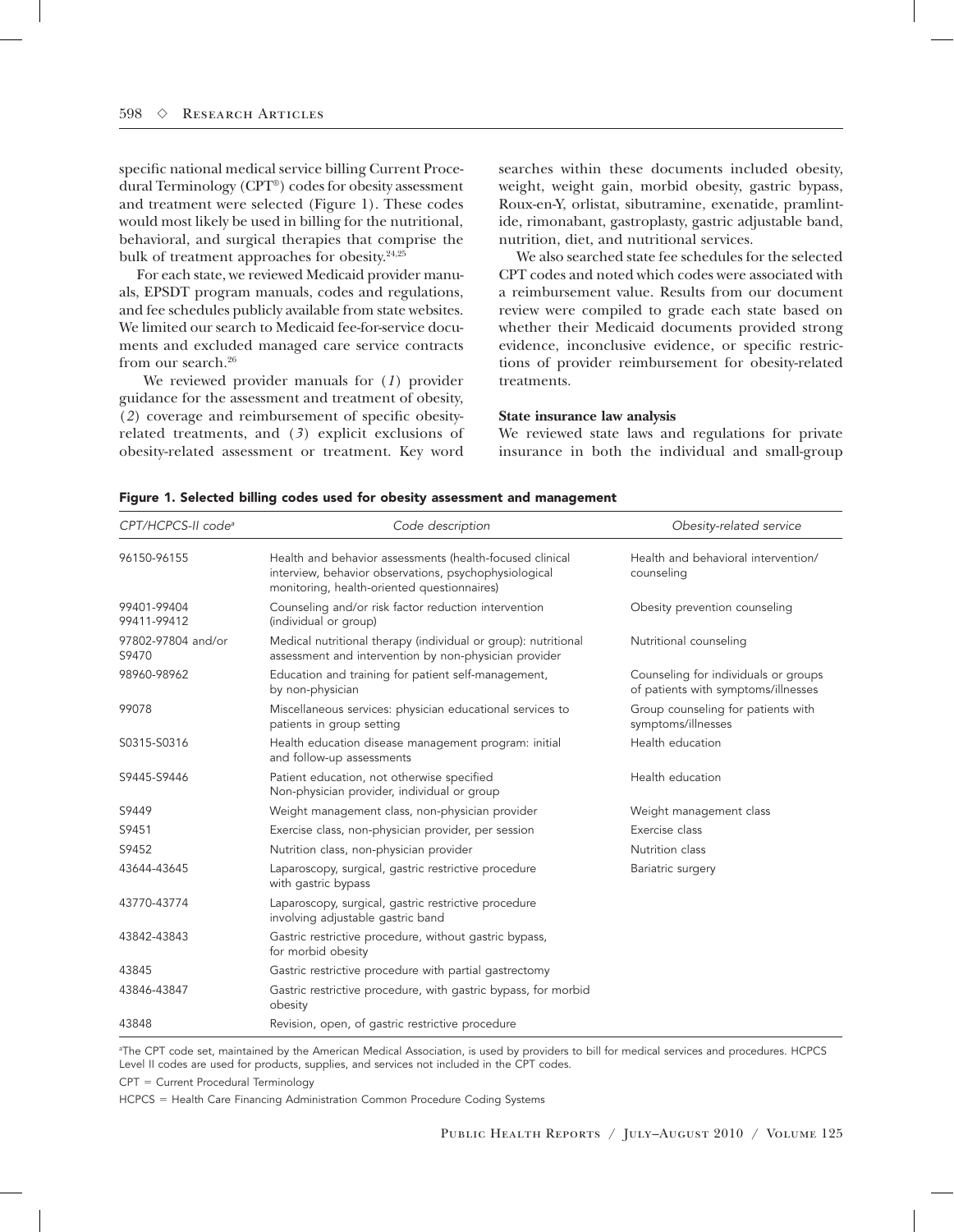markets (generally three to 50 employees, though this varied by state) for (*1*) statutory provisions that expressly prohibit or regulate medical insurers' medical underwriting or eligibility exclusion practices where obesity or health status is used as an independent risk factor and (*2*) statutory provisions mandating coverage of obesity-related treatments. The 2004 CMS policy change allowed obesity to be considered a medical condition, and, thus, considered under the term "health status."14

We conducted a state-by-state document review of state insurance laws and regulations obtained via Internet search of the following websites: each state's Department of Insurance, National Association of Health Underwriters,<sup>27</sup> Georgetown University Health Policy Institute,<sup>28</sup> National Association of Insurance Commissioners,29 and legal searches of state insurance codes from Westlaw and Lexis Nexis®. We searched state legislature websites for relevant enrolled legislation that had not yet been compiled into the official state code.

Key words included obesity, weight loss, bariatric surgery, mandated coverage, nutritional counseling, morbid obesity, gastric bypass, underwriting, risk factors for underwriting, exclusions, and preexisting conditions.

# RESULTS

Specific guidelines for obesity assessment and treatment were rarely referenced in Medicaid provider manuals. Only two state manuals referenced accepted treatment guidelines. Nebraska and South Carolina explicitly state in their provider manuals that obesity is not an illness.

#### **State Medicaid coverage of adult obesity treatment**

All state Medicaid programs covered at least one obesity treatment modality. Eight states covered all three treatment categories with various restrictions. Twentysix states explicitly covered nutritional consultation, while 20 explicitly did not. Drug therapy was the least frequently covered and discussed treatment category; only 10 states covered it, while 33 states made no mention of it in their provider manuals. Bariatric surgery was the most frequently covered treatment (45 states); it was also the least likely to be explicitly not covered (two states). Three states explicitly excluded nutritional assessment/counseling and drug therapy, while covering bariatric surgery (Figure 2).

# Figure 2. State Medicaid coverage of

# adult obesity treatment modalities<sup>a</sup>

| State                | Nutritional<br>consultation | Drug<br>therapy          | <b>Bariatric</b><br>surgery |
|----------------------|-----------------------------|--------------------------|-----------------------------|
| Alabama              |                             |                          | $+^{\rm b}$                 |
| Alaska               | $+^{\rm b}$                 |                          | $+$ c                       |
| Arizona              | $^{+}$                      | 0                        | $^{+}$                      |
| Arkansas             | 0                           | 0                        | $+$ c                       |
| California           | $\overline{\phantom{0}}$    | 0                        | $+$ c                       |
| Colorado             |                             | $+$ c                    | $+^{\rm b}$                 |
| Connecticut          |                             | 0                        | $^{+}$                      |
| Delaware             | $+$ c                       | $+$ c                    | $+$ c                       |
| District of Columbia | 0                           | 0                        | $+$ c                       |
| Florida              | $\overline{a}$              | 0                        | $+$ c                       |
| Georgia              | $^{+}$                      | $\overline{\phantom{0}}$ | $+$ c                       |
| Hawaii               | $\overline{\phantom{0}}$    | 0                        | $+$ c                       |
| Idaho                | $+^{\rm b}$                 | 0                        | $+^{\rm b}$                 |
| Illinois             |                             | 0                        | $+$ c                       |
| Indiana              | $^{+}$                      | $^{+}$                   | $^{+}$                      |
| lowa                 | $^{+}$                      | $+$ c                    | $+$ c                       |
| Kansas               | $\overline{\phantom{0}}$    | $\overline{\phantom{0}}$ | 0                           |
| Kentucky             | $^{+}$                      | 0                        | $\overline{\phantom{0}}$    |
| Louisiana            | $^{+}$                      | $^{+}$                   | $^{+}$                      |
| Maine                | $^{+}$                      | 0                        | $+$ c                       |
| Maryland             | 0                           | 0                        | $+$ c                       |
| Massachusetts        | 0                           | 0                        | $+^{\rm b}$                 |
| Michigan             | $+^{\rm b}$                 | 0                        | $+^{\rm b}$                 |
| Minnesota            | $\! + \!\!\!\!$             | $+$ c                    | $+$ c                       |
| Mississippi          | $^{+}$                      | $+$ c                    |                             |
| Missouri             | $+^{\rm b}$                 | 0                        | $+^{\rm b}$                 |
| Montana              |                             | 0                        | 0                           |
| Nebraska             |                             | 0                        | $+^{\rm b}$                 |
| Nevada               | $^{+}$                      | 0                        | $+^{\rm b}$                 |
| New Hampshire        | -                           | 0                        | $+^{\rm b}$                 |
| New Jersey           | $\overline{\phantom{0}}$    | 0                        | 0                           |
| <b>New Mexico</b>    | $\overline{\phantom{0}}$    | 0                        | $+$ c                       |
| New York             | 0                           | 0                        | $+^{\rm b}$                 |
| North Carolina       | $^{+}$                      | 0                        | $+$ b,c                     |
| North Dakota         | $+^{\rm b}$                 | 0                        | $+$ c                       |
| Ohio                 |                             |                          | $+$ c                       |
| Oklahoma             | $^{+}$                      | $\overline{\phantom{0}}$ | $+^{\rm b}$                 |
| Oregon               | $+^{\rm b}$                 | 0                        | $+$ c                       |
| Pennsylvania         | $^{+}$                      | 0                        | $+$ c                       |
| Rhode Island         | $^{+}$                      | 0                        | $+$ c                       |
| South Carolina       | $+^{\rm b}$                 | $+$ c                    | $+^{\rm b}$                 |
| South Dakota         | $\overline{\phantom{0}}$    | 0                        | $+^{\rm b}$                 |
| Tennessee            |                             | 0                        | $^+$                        |
| Texas                |                             | $\mathsf{O}\xspace$      |                             |
| Utah                 |                             | $\overline{0}$           | $+$ c                       |
| Vermont              | $^{+}$                      | $\mathbf 0$              | $+$ c                       |
| Virginia             | $+^{\rm b}$                 | $+$ c                    | $+$ c                       |
| Washington           | $+^{\rm b}$                 |                          | $^{+}$                      |
| West Virginia        |                             | $\mathsf{O}\xspace$      | $+$ b,c                     |
| Wisconsin            | $+^{\rm b}$                 | $+$ c                    | $+$ c                       |
| Wyoming              |                             |                          | $+$ c                       |

a Based on an online document review of Medicaid provider manuals and fee schedules as of July 1, 2008

**bVarious restrictions apply.** 

c Preauthorization required

 $+$  = strong evidence for coverage

 $0 = not mentioned/undetermined$ 

 $-$  = specifically excluded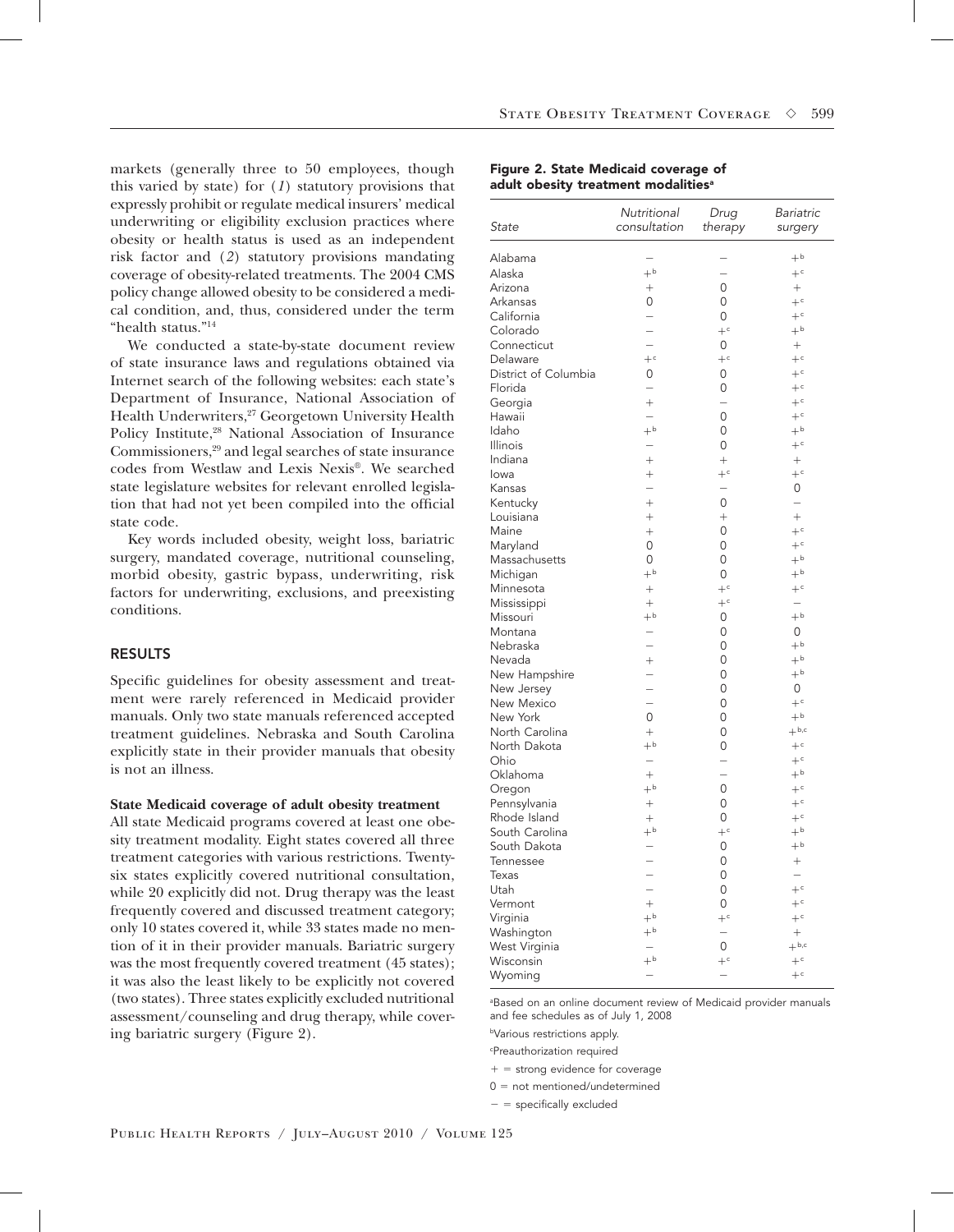## **EPSDT coverage of pediatric obesity treatment**

Most states published EPSDT-specific provider manuals and reimbursement information. Four states included detailed treatment standards for childhood obesity in their EPSDT provider manuals. Nine states incorporated details on how to assess or screen for child obesity in their EPSDT manuals, but did not include guidelines on how to treat obesity.

We found evidence that 10 states will reimburse for nutritional and behavioral therapy in children. These states provided guidance in their provider manuals for the coverage of these services, as well as reimbursement amounts in their fee schedules for related billing codes. Ten states did not address reimbursement of nutritional assessment and treatment in their published materials and did not include relevant CPT codes in their fee schedules. In these states, these services were not likely to be covered (Figure 3).

The majority of states provided some but not conclusive evidence that they reimbursed for nutritional assessment and counseling. In general, these states either provided nonspecific guidance regarding treatment for childhood conditions without listing relevant billing codes, or they provided billing codes without any specific language directing providers to use these codes for nutritional assessment and treatment in the setting of obesity.

|  |  |                                                         | Figure 3. State Medicaid EPSDT program coverage |
|--|--|---------------------------------------------------------|-------------------------------------------------|
|  |  | of recommended childhood obesity treatment <sup>a</sup> |                                                 |

| Coverage of nutritional<br>and/or behavioral<br>therapy for obesity | <b>States</b>                                                                                                                                                                                                                                                                                                                                                                                |
|---------------------------------------------------------------------|----------------------------------------------------------------------------------------------------------------------------------------------------------------------------------------------------------------------------------------------------------------------------------------------------------------------------------------------------------------------------------------------|
| Likely to be covered                                                | Alaska, Arizona, Indiana, Iowa,<br>Kansas, Kentucky, Montana, New<br>Mexico, Oklahoma, Washington                                                                                                                                                                                                                                                                                            |
| Not likely to be covered                                            | California, Colorado, Hawaii,<br>Michigan, Missouri, New Jersey,<br>New York, Ohio, South Dakota, Texas                                                                                                                                                                                                                                                                                      |
| Inconclusive                                                        | Alabama, Arkansas, Connecticut,<br>Delaware, District of Columbia,<br>Florida, Georgia, Idaho, Illinois,<br>Louisiana, Maine, Maryland,<br>Massachusetts, Minnesota,<br>Mississippi, Nebraska, Nevada,<br>New Hampshire, North Carolina,<br>North Dakota, Oregon, Pennsylvania,<br>Rhode Island, South Carolina,<br>Tennessee, Utah, Vermont, Virginia,<br>West Virginia, Wisconsin, Wyoming |

a Based on an online document review of Medicaid provider manuals and fee schedules as of July 1, 2008

 $EPSDT =$  Early and Periodic Screening, Diagnosis, and Testing

# **Regulation of private insurance market underwriting or exclusions**

In the small-group market, nine states expressly prohibited the use of obesity as an independent risk factor in medical underwriting. Thirty-five states expressly allowed the use of obesity or health status in adjusting rates within the small-group market. The remaining six states and the District of Columbia were silent on this subject.

In the individual market, only five states prohibited the use of obesity in medical underwriting for both eligibility determination and for determining rates because medical underwriting was prohibited in general in these states. Oregon and Washington prohibited the use of obesity or health status in determining rates in the individual market. Oregon and California expressly allowed the use of obesity or health status in determining eligibility. Ten states allowed health status to be used as a factor in setting rates in the individual market, with only South Dakota specifically mentioning weight as an allowable rating factor. The remaining states were silent on this subject (Figure 4).

## **Regulation of private insurance coverage of obesity treatments**

In the group market, six states required or explicitly allowed insurers to offer coverage of certain obesity treatments. The statutes did not specify group size. Only Utah expressly allowed bariatric surgery to be excluded from insurance coverage. The rest were silent.

In the individual market, five states required or explicitly allowed insurers to offer coverage of some obesity treatments. Illinois and South Dakota explicitly allowed insurers to limit or exclude obesity treatments. Utah expressly allowed the exclusion of gastric bypass from coverage in the individual market. The remaining state codes and regulations were silent (Figure 4).

# **DISCUSSION**

The 2004 CMS revision of the *Medicare Coverage Issues Manual* opened the door for obesity to be understood as a medical condition in its own right.<sup>14</sup> Public health experts speculated that the revision would lead to expanded Medicare coverage of obesity-related treatments, with private and public insurers following suit. Since then, Medicare's only expansion has been to cover bariatric surgery for beneficiaries with comorbid conditions who meet specific criteria. Our research showed similar patterns at the state level.

Most states are not using their statutory or regulatory authority to expand public and private insurance coverage of obesity assessment and treatment. Our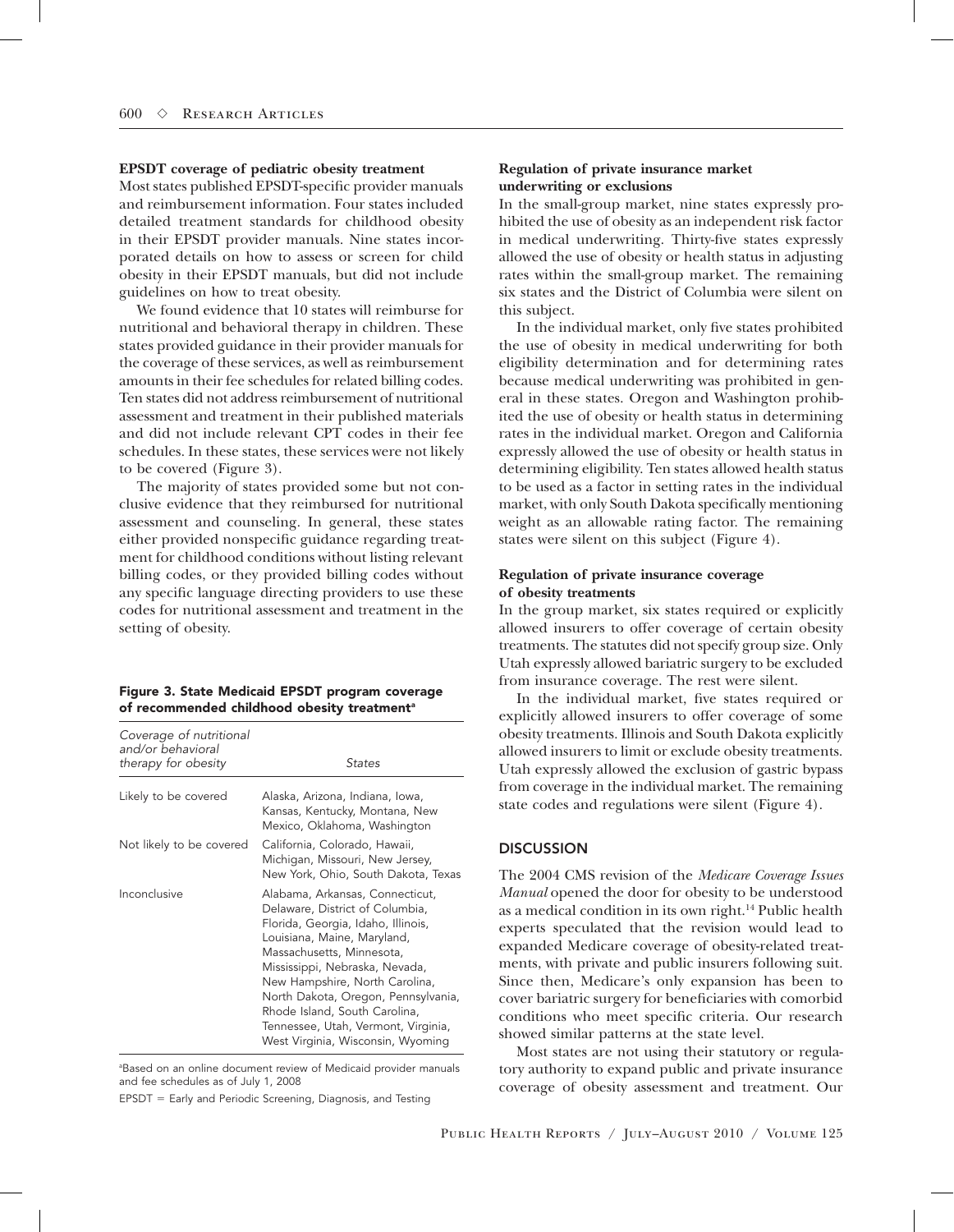|                                                              | Medical underwriting or exclusions based on obesity or health status as an independent risk factor                                                                                                                                                                                                                                                                                                |                                                                                                      |
|--------------------------------------------------------------|---------------------------------------------------------------------------------------------------------------------------------------------------------------------------------------------------------------------------------------------------------------------------------------------------------------------------------------------------------------------------------------------------|------------------------------------------------------------------------------------------------------|
| Type of state health<br>insurance market<br>and restrictions | Statute expressly allows for rate<br>adjustments or exclusions                                                                                                                                                                                                                                                                                                                                    | Statute expressly prohibits adjustments<br>in rates or exclusions                                    |
| Small-group market<br>Rate setting                           | Alaska, Arizona, Arkansas, California, Colorado, Delaware,<br>Florida, Idaho, Illinois, Iowa, Kentucky, Louisiana, Michigan,<br>Minnesota, Mississippi, Missouri, Montana, Nebraska,<br>Nevada, New Hampshire, New Mexico, North Carolina,<br>North Dakota, Ohio, Oklahoma, Rhode Island, South<br>Carolina, South Dakota, Tennessee, Texas, Utah, Virginia,<br>West Virginia, Wisconsin, Wyoming | Connecticut, Maine, Maryland,<br>Massachusetts, New Jersey, New York,<br>Oregon, Vermont, Washington |
| Individual market<br>Eligibility                             | California, Oregon                                                                                                                                                                                                                                                                                                                                                                                | Maine, Massachusetts, New Jersey,<br>New York, Vermont                                               |
| Individual market<br>Rate setting                            | California, Idaho, Kentucky, Louisiana, Minnesota, Nevada,<br>South Carolina, South Dakota, Texas, Utah                                                                                                                                                                                                                                                                                           | Maine, Massachusetts, New Jersey,<br>New York, Oregon, Vermont, Washington                           |
|                                                              | State laws regarding coverage of one or more obesity-related treatments                                                                                                                                                                                                                                                                                                                           |                                                                                                      |
|                                                              | Statute expressly prohibits coverage<br>of obesity-related treatment(s)                                                                                                                                                                                                                                                                                                                           | Statute expressly allows coverage<br>of obesity-related treatment(s)                                 |
| Small-group market <sup>c</sup>                              | Utah                                                                                                                                                                                                                                                                                                                                                                                              | Georgia, Indiana, Maryland, New Hampshire,<br>New Jersey, Virginia                                   |
| Individual market                                            | Illinois, South Dakota, Utah                                                                                                                                                                                                                                                                                                                                                                      | Georgia, Maryland, New Hampshire,<br>New Jersey, Virginia                                            |
|                                                              |                                                                                                                                                                                                                                                                                                                                                                                                   |                                                                                                      |

#### Figure 4. State laws regarding private insurance coverage of obesity treatment and underwriting based on obesity<sup>a,b</sup>

a As of July 1, 2008

**bStates not listed had no relevant statute.** 

c Statutes for the six listed states allowing coverage of obesity-related treatment do not specify group size.

findings indicate only a minority of states cover all recommended therapies for obesity under Medicaid or EPSDT. In the private insurance market, few states have passed legislation requiring coverage of obesity treatments or protection against the use of obesity in medical underwriting. In fact, some states expressly exclude coverage of certain obesity treatments or expressly allow obesity to be used in determining eligibility for insurance coverage.

# **Medicaid coverage of recommended treatment for obesity**

Forty-five state Medicaid programs cover bariatric surgery with various restrictions. This is consistent with other sources reporting that 44 states covered gastric bypass surgery.<sup>30</sup> We found only 10 states that explicitly covered weight-loss drugs under Medicaid; the remaining states were either silent on the issue or excluded weight-loss drugs. This is understandable because under federal law, weight-loss drugs are one of the classes of drugs that Medicaid programs can exclude from coverage.<sup>31</sup> However, our findings differ significantly from previous reports that found

anywhere from 17 to 38 states covered at least one weight-loss drug under Medicaid.<sup>32-34</sup> Most likely, these variations are due to differences in methodology—one report utilized a survey of Medicaid directors, another reported data provided by pharmaceutical companies, and the last did not report the methodology used. We might expect to find fewer states with weight-loss drug coverage from our strict document review.

We found evidence that 26 state Medicaid programs covered nutritional assessment and consultation for obesity. Our findings are generally consistent with those of Tsai et al., who found that eight out of 14 surveyed state Medicaid programs offered consultation with a nutritionist or dietitian to their enrollees.<sup>35</sup> Almost all the programs Tsai and colleagues surveyed offered dietitian referral only if the patient had an obesityrelated medical condition. Eleven of the 26 states we found included various restrictions. We also found 20 state Medicaid programs that explicitly exclude nutritional services for enrollees.

In contrast, the majority of Medicaid programs will cover bariatric surgery for their enrollees, with restrictions. Surgery is also less likely to be explicitly excluded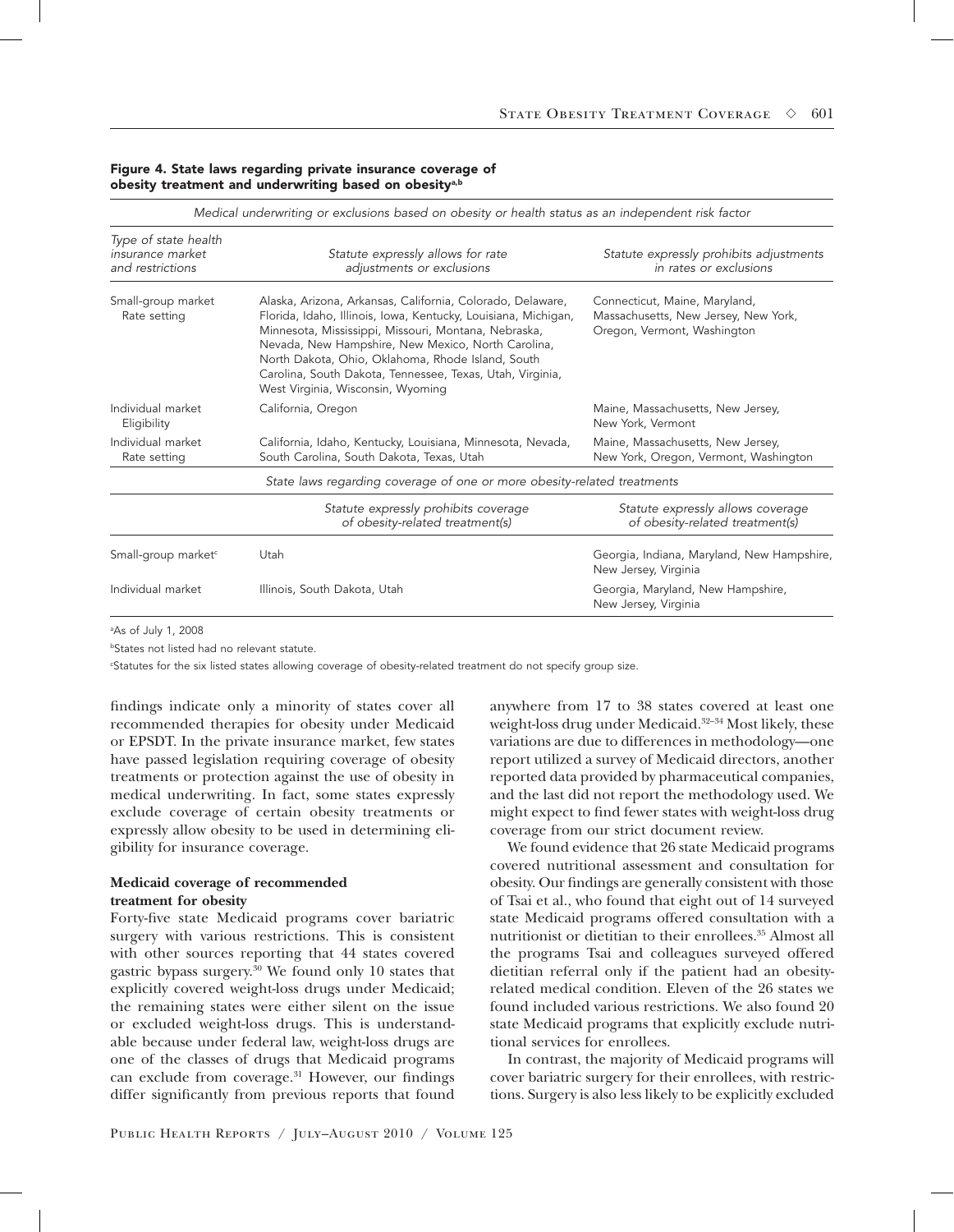under Medicaid. Between 1998 and 2002, the number of bariatric surgeries covered by Medicaid increased by more than 260%. During the same time period, surgeries financed by Medicare increased by more than 280%, while those by private insurers increased by more than 480%.36

In covering bariatric surgery, state Medicaid programs may be following the pattern of Medicare. However, practice guidelines recommend that clinicians screen all adult patients for obesity and offer intensive counseling and behavioral intervention to promote sustained weight loss for obese adults. It is interesting to note that state Medicaid programs continue to reimburse for expensive bariatric surgery, but often do not cover less invasive and less expensive nutritional or pharmacological therapies.

Nutritional and behavioral counseling in overweight patients can decrease the incidence of future complications such as diabetes.<sup>37</sup> Additionally, lifestyle and behavioral therapies are just as cost-effective as bariatric surgery, and more effective than drug therapy, although cost-effectiveness varies greatly based on the risk status of the population and the type of intervention.38,39 Despite evidence of effective primary treatments for obesity and the heavy burden of obesity-related complications on Medicaid programs, there is very limited reimbursement for assessment and primary treatment of obesity. Even after the CMS policy change, most state Medicaid programs do not appear to be treating obesity as a disease in its own right.

# **Medicaid coverage of childhood obesity assessment and treatment**

Childhood obesity is associated with significant health problems and is an important early risk factor for much of adult morbidity and mortality. Thus, the potential future health-care costs associated with pediatric obesity and its comorbidities are immense and should not be ignored. Medicaid-eligible children are entitled to ongoing nutritional assessment and management, including obesity services, through the EPSDT program. Even when specific treatments for obesity are excluded for adults, Medicaid requires participating states to cover EPSDT benefits for all eligible children younger than age 21. In covering health treatments for children, states are expected to adhere to standards of medical necessity that reflect accepted pediatric standards of care.

Evidence-based guidelines point to the importance of regular screening and intensive behavioral and dietary intervention early in a child's life to prevent and reverse the deleterious effects of overweight and obesity. All of the recommended prevention, assessment, and treatment guidelines should be covered as part of the EPSDT benefit for eligible children. However, we found evidence that only 11 states would cover obesity-related nutritional and behavioral therapy through the EPSDT program. Even fewer states published any detailed screening or treatment guidelines for childhood obesity for their providers.

Despite the high prevalence of childhood obesity, many physicians are not providing care that is consistent with recommendations to prevent, screen, and manage childhood obesity.40,41 Through the EPSDT program, states have the statutory directive and infrastructure to target a high-risk pediatric population and promote evidence-based guidelines. Our findings indicate that, unfortunately, states are not fully leveraging EPSDT programs to fight childhood overweight and obesity.

#### **State regulation of insurers' obesity-related practices**

About 68% of Americans obtain health-care benefits through private health insurance plans, many of which are regulated at the state level.<sup>42</sup> Some states require insurers to offer specific health benefits or access to certain types of providers. Other state regulations affect the rating rules that insurers use to set premiums or to evaluate people for coverage through medical underwriting.

Privately insured people are overwhelmingly insured in the employer-based group market, with only 6% of insured people covered through the individual market.<sup>43</sup> In the small-group market, we found that 41 states and the District of Columbia either explicitly or implicitly allow insurers to use health status or obesity as an independent factor in determining rates. Only nine states require small-group health plans to use a community or an adjusted community rating, where the premiums would be based on the expected claims of the community, not the individual employer group. These findings are consistent with the consumer information available from the National Association of Health Underwriters.<sup>27</sup>

Thus, in most states, an employer's health insurance premiums can be affected by the weight of his or her employees. Obesity carries high health-care costs; thus, as obesity rates rise, increasing health insurance premiums may lead employers to drop health insurance coverage, increase premiums and cost-sharing for employees, or lower wages for workers.

In the individual market, medical underwriting is prevalent, and there is little regulation when it comes to determining eligibility for coverage and rate setting. For example, a survey by the Texas Office of Public Insurance Counsel in 2007 found that 100% of surveyed individual health insurance plans used body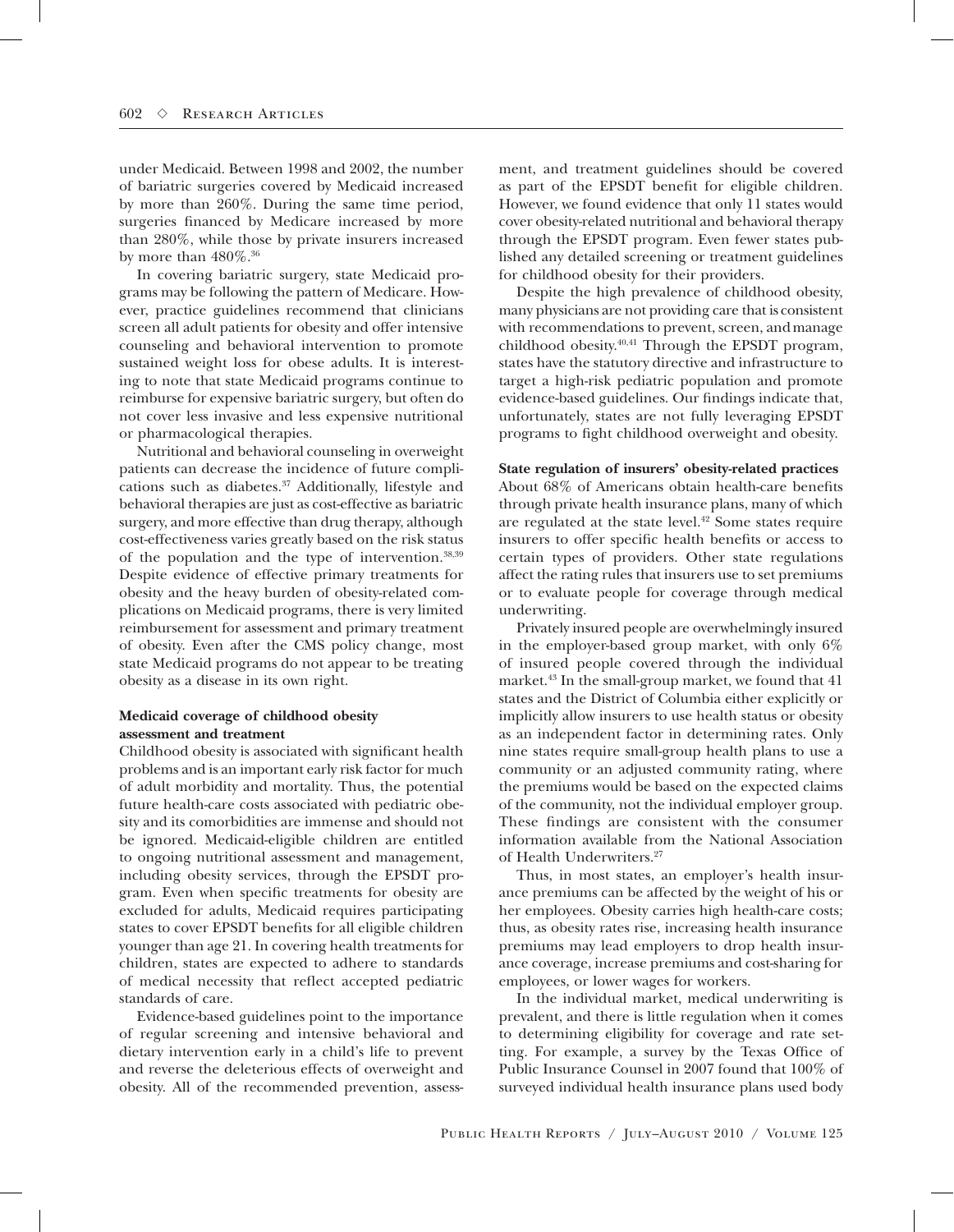mass index (BMI) as a basis to deny coverage, 86% used BMI to charge a higher premium, and 14% used BMI to limit benefits.<sup>44</sup>

We found that in 45 states and the District of Columbia, no legislation protects individuals from being denied health insurance based on obesity or health status. When it comes to rate setting, 43 states and the District of Columbia allow rates to be set based on health status or obesity. If an obese patient does manage to obtain individual health insurance, there is no guarantee that obesity-related treatment would be covered under his or her health plan. We found very few states that mandated insurance coverage of any obesity-related treatments.

The majority of state codes are silent on the coverage of obesity treatment for both the group and individual insurance markets. Those states that do require or allow insurers to offer coverage mention a range of treatments—from an annual consultation to discuss weight and nutrition in New Jersey to coverage of bariatric surgery in Maryland.<sup>45-47</sup> Georgia allows insurance companies to offer coverage for non-experimental forms of obesity therapy.48

In short, despite the change in CMS policy regarding obesity, the private insurance market remains fairly unregulated in regard to the treatment of obesity as a factor in eligibility and underwriting. Additionally, very few states have mandated private insurance coverage of obesity therapies. In fact, some states have moved in the opposite direction, expressly allowing weight to be used as a rating factor or allowing insurers to not cover bariatric surgery.

#### **Limitations**

Other researchers have relied on surveys of health plans or state Medicaid administrators to obtain coverage information. We conducted an extensive document review of current Medicaid manuals, fee schedules, state insurance codes, and regulations. Our assessment of coverage policy was based solely on this written evidentiary review. If the actual coverage policy or fee schedule for the treatment modality was misrepresented or not updated in the provider manuals at the time of our review, we may have scored the state incorrectly. Therefore, our analysis may have been more stringent than previous researchers. However, our review also reflected the actual documented information regarding obesity treatment guidelines or coverage policy that is publicly available to a provider of Medicaid or EPSDT services in the state. We find it valuable for what it reveals in this regard. Future studies comparing results of our document review with surveys of health plans or state officials may be useful.

In the adult Medicaid analysis, we limited our analysis to coverage of nutritional counseling and did not include behavioral counseling, as there were limited data on reimbursement of this service as it related specifically to obesity. We also chose not to include managed care organization (MCO) contracts in our document review. In accordance with federal law, most Medicaid MCOs offer at least the services covered under fee-for-service programs.<sup>49</sup> However, as Tsai et al. found, some Medicaid MCOs may offer additional services for obesity treatment that state Medicaid programs do not.35 Thus, it is possible that Medicaid enrollees may have access to more obesity treatment services through their MCOs than we found in our study of fee-for-service programs alone.

### **CONCLUSIONS**

Our findings suggest that most states are not ensuring recommended screening and treatment of adults and children for obesity through Medicaid, the EPSDT program, or private insurance. Additionally, most states are not regulating the insurance market with regard to use of obesity in medical underwriting. With the current economic downturn, many states are experiencing budget deficits and are unlikely to expand coverage of obesity treatments or enact coverage mandates in the near future. However, given the grave economic and health consequences of the growing obesity problem, states should recognize the need for stronger action sooner rather than later.

This study was funded by Trust for America's Health. The authors thank Laura Cohen for helping with research and data collection.

#### **REFERENCES**

- 1. Ogden CL, Carroll MD, Curtin LR, McDowell MA, Tabak CJ, Flegal KM. Prevalence of overweight and obesity in the United States, 1999–2004. JAMA 2006;295:1549-55.
- 2. Colditz GA, Willett WC, Rotnitzky A, Manson JE. Weight gain as a risk factor for clinical diabetes mellitus in women. Ann Intern Med 1995;122:481-6.
- 3. Hubert HB, Feinleib M, McNamara PM, Castelli WP. Obesity as an independent risk factor for cardiovascular disease: a 26-year follow-up of participants in the Framingham Heart Study. Circulation 1983;67:968-77
- 4. Kurth T, Gaziano JM, Rexrode KM, Kase CS, Cook NR, Manson JE, et al. Prospective study of body mass index and risk of stroke in apparently healthy women. Circulation 2005;111:1992-8.
- 5. Kurth T, Gaziano JM, Berger K, Kase CS, Rexrode KM, Cook NR, et al. Body mass index and the risk of stroke in men. Arch Intern Med 2002;162:2557-62.
- 6. Mokdad AH, Ford ES, Bowman BA, Dietz WH, Vinicor F, Bales VS, et al. Prevalence of obesity, diabetes, and obesity-related health risk factors, 2001. JAMA 2003;289:76-9.
- Perry IJ, Wannamethee SG, Walker MK, Thomson AG, Whincup PH, Shaper AG. Prospective study of risk factors for development of non-insulin dependent diabetes in middle aged British men. BMJ 1995;310:560-4.

Public Health Reports / July–August 2010 / Volume 125